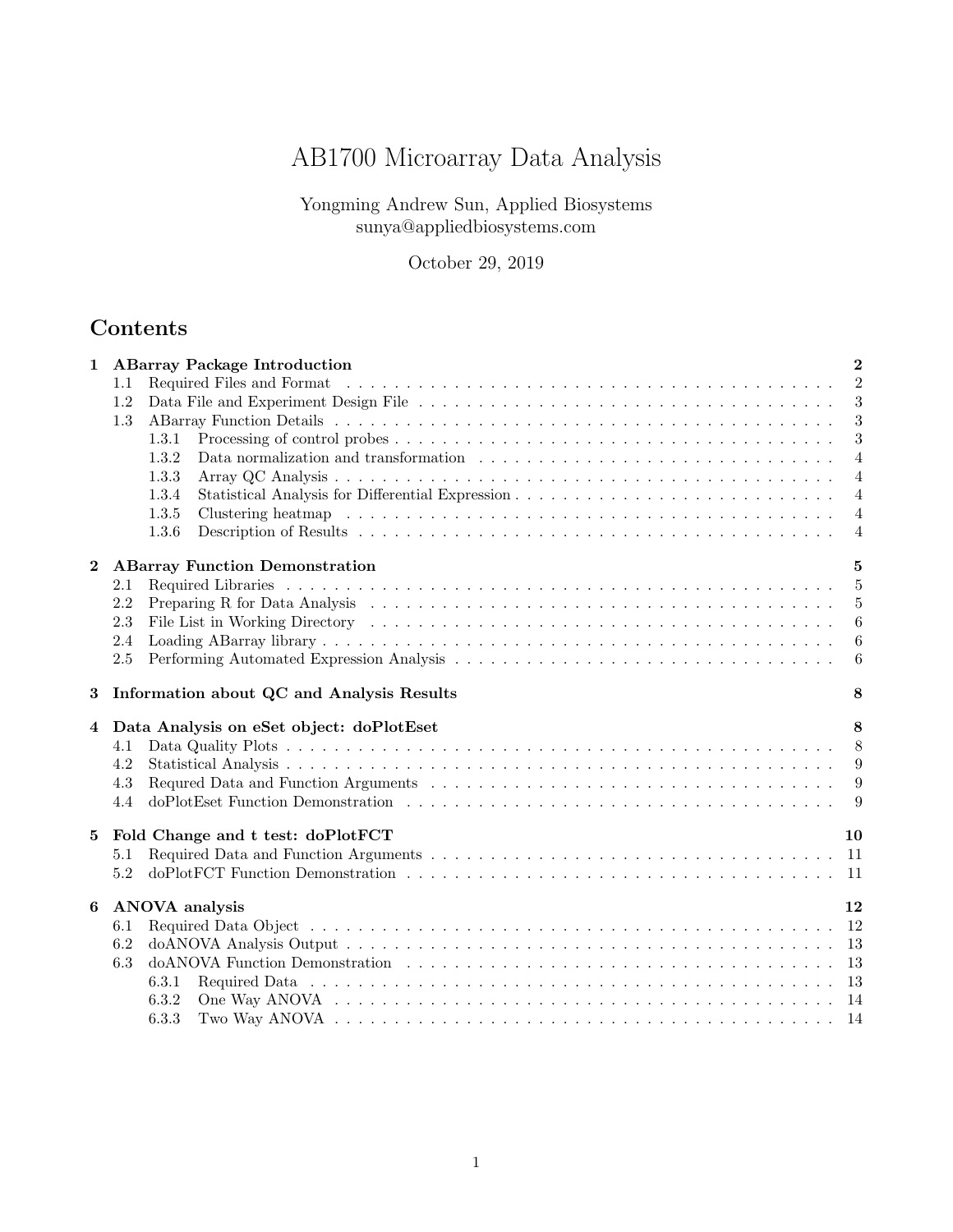| 7 LPE analysis                         | 15 |
|----------------------------------------|----|
|                                        |    |
|                                        |    |
|                                        |    |
|                                        |    |
|                                        |    |
| 8 Creating Venn Diagram: doVennDiagram | 17 |
|                                        |    |
|                                        |    |
|                                        |    |
|                                        |    |

# 1 ABarray Package Introduction

The package ( ABarray) is designed to work with Applied Biosystems whole genome microarray platform, as well as any other platform whose data can be tranformed into expression data matrix. In the following functions described, items 1 and 2 are specific to AB1700 datasets. Items 3 to 9 can be applied to any datasets. However, for AB1700 data, filtering is performed using  $S/N$  ratio threshold (default  $= 3$ ), while filtering is not applied to other data.

The package ( ABarray) will perform the following functions:

- 1. Read output from AB1700 software output (AB1700 specific)
- 2. Perform analysis on hybridization control spike-ins (AB1700 specific)
- 3. Perform raw data QA and associated plots (see doPlotEset) including:
	- boxplot for signal distrubution range
	- MA plot for signal distribution and signal variability
	- CV plot for variation among hybridization replicates
	- Scatter plot for correlation between hybridization arrays
	- Correlation heatmap for visualization
	- S/N detection concordance
- 4. Perform quantile normalization
- 5. Repeat data QA after normalization. See doPlotEset
- 6. Perform t test, fold change and ANOVA and produce graphics to visualize t test results. The default t test assumes unequal variances. See doPlotFCT for more details.
- 7. Peform LPE for low number of replicates. See doLPE for more details
- 8. For more details on ANOVA analysis, see doANOVA
- 9. For drawing Venn diagram, see doVennDiagram

## 1.1 Required Files and Format

To take full advantage of automated process provided by package ABarray, two files should be available before running ABarray: a data file and an experiment design file.

 Experiment Design File. The rows of the file are samples or arrays. The first column should be sampleName. Perhaps, sampleName should be concise and no spaces between characters. Additional columns maybe assayName and arrayName (one of these). Additional columns should specify what type of samples. Note: It is best to have assayName the same as in dataFile. See an example of experiment design file (Table 1).

In the example (Table 1), assayName is included and arrayName is not. There is no need for both assayName and arrayName to be listed in the design file. Note: every column name in the header is ONE word, there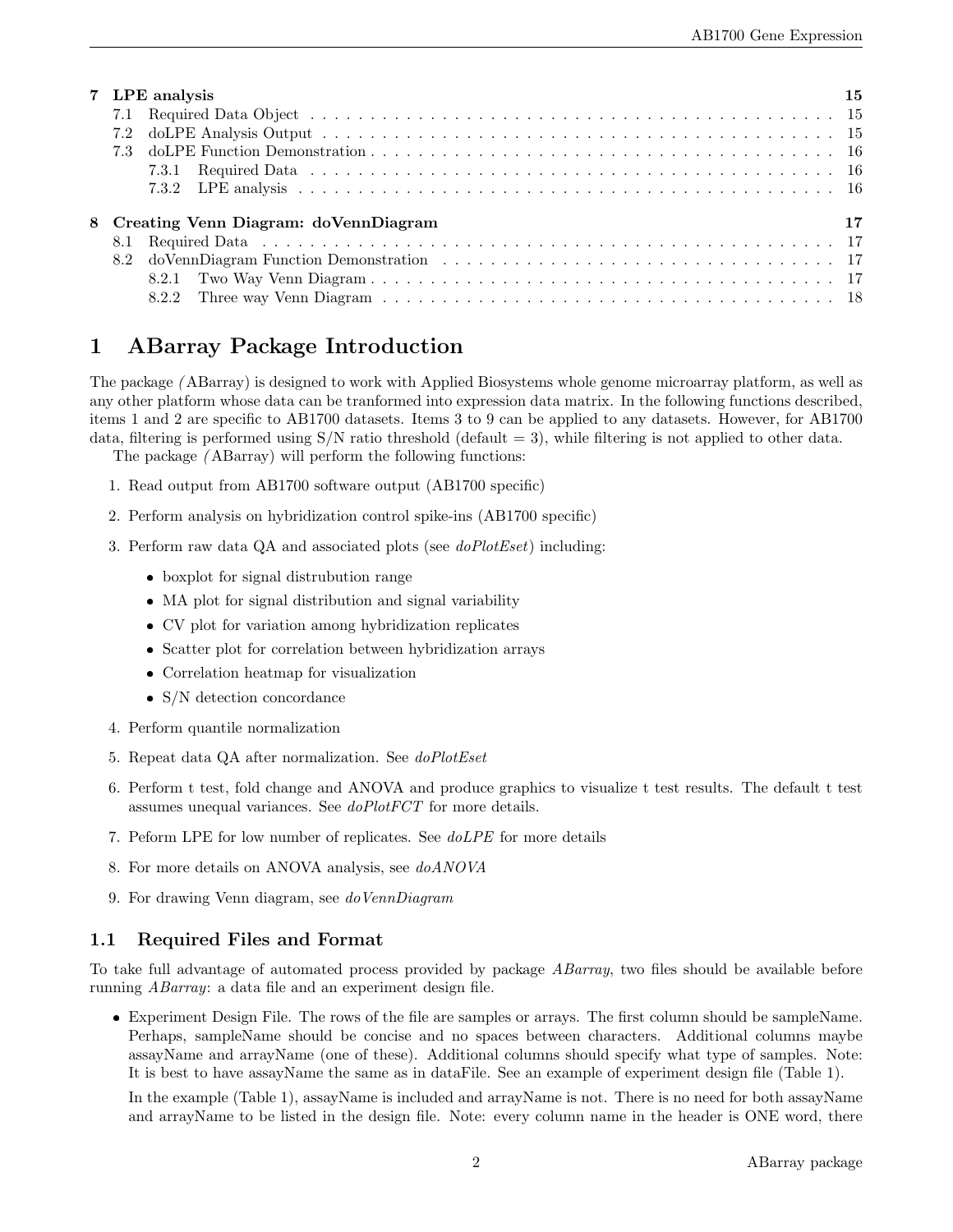|                | rable 1: Experiment design and sample information. |                        |                |
|----------------|----------------------------------------------------|------------------------|----------------|
|                | sampleName                                         | assayName              | tissue         |
| $\mathbf{1}$   | A <sub>1</sub>                                     | HB003U2_9/2/05_1:55_PM | TissueA        |
| $\mathfrak{D}$ | A2                                                 | HB003U3_9/2/05_2:11_PM | <b>TissueA</b> |
| 3              | A3                                                 | HB003U8_9/2/05_2:26_PM | <b>TissueA</b> |
| $\overline{4}$ | B1                                                 | HB003TV_9/2/05_2:41_PM | <b>TissueB</b> |
| $\mathbf{5}$   | B2                                                 | HB003TW_9/2/05_2:55_PM | <b>TissueB</b> |
| 6              | B <sub>3</sub>                                     | HB003TZ_9/2/05_3:10_PM | <b>TissueB</b> |

Table 1: Experiment design and sample information.

needs NO spaces in each word. Make sure sampleName, assayName, arrayName spelled correctly. There is no need to worry about lower case or upper case.

- Data File. The rows of the file represent probes. The first column is probeID (or Probe Name), the second column is geneID, next set of columns should contain Signal, S/N and FLAGS for all samples. Optionally columns with Assay Normalized Signal, SDEV, CV can be included in the data file, but these columns will be ignored in the analysis. The columns are: probeID, geneID, Signal, S/N, Flags, and optionally SDEV, CV, and Assay Normalized Signal.
- Control Probes. It is optional to have control probes. If they are present, plots will be generated for the control probes, but they will be removed for further analysis.

# 1.2 Data File and Experiment Design File

The data file and experiment design file are essential. They should be either tab-delimt txt file or comma-delimit csv file. It is very important to make these files compliant. If array name in the header of data file is present and arrayName is defined in experiment design file, arrayName will be used to distinguish which column is for which hybridization sample. In the absence of arrayName in experiment design file, assayName will be used to identify which column in data file is for which hybridization sample. It is important to spell assayName in the experiment design file the same as in data file. For example, if the assayName in data file is called  $H A 004J7 \_1A \_2$ , which will show as *Signal HA004J7\_1A\_2* in data file, the assayName in experiment design file should be called exactly as  $HA004J7\_1A\_2$ .

Note: assayName should be unique and not part of another assayName. For example, assayName S1 is part of another assayName S11. In this case, S1 is better renamed to S01.

Sometimes, there could be more assays in data file than we actually want to analyze. For example, we decided to ignore one or two of the arrays, because the images are bad and there are reasons to exlude these arrays. But instead to delete the related columns in data file, we simply change the experimental design file to just include those arrays we need to analyze. However, on the other hand, if there are more hybridization samples in experiment design file than in data file, it will produce an error, as this does not make sense.

## 1.3 ABarray Function Details

### 1.3.1 Processing of control probes

There are a number of internal control probes for AB1700 Expression Array Systems. The QC analysis is performed on the following controls before any data normalization.

- 1. Hybridization Controls.
- 2. IVT Labeling Controls.
- 3. RT Labeling Controls.
- 4. Negative Controls.

All other controls are ignored in the analysis. The behavior of signals of the controls are plotted in the figures. The control probes and associated measurements are removed before data normalization and transformation.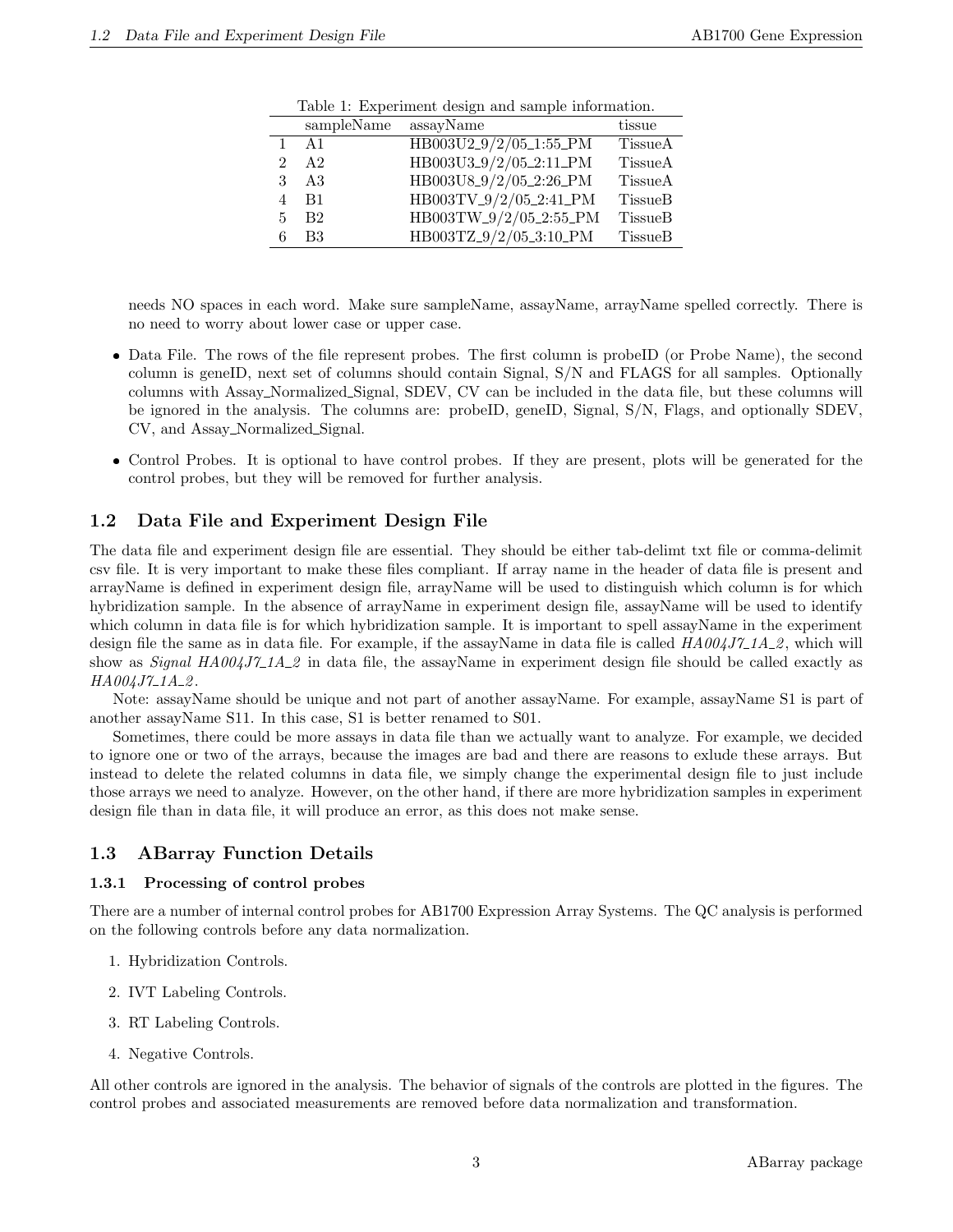#### 1.3.2 Data normalization and transformation

Once the control probes and associated measurements are removed, the quantile normalization procedure is applied. The data is then transformed into log2 scale. If the imputation is selected (default is to use average imputation), the missing value imputation is applied after quantile normalization and log2 transformation. What is considered missing value? If the Flag value of a probe is above 5000 (actually above  $2^{12} = 4096$ ), the signal value of the probe is considered missing value and is replaced with NA. The imputation is then performed on these NA values. If 'No imputation' is used, the probe signal values are used as is (they are not replaced with NA, nor are they imputed) in the downstream analysis.

There are 2 choices in the program for imputation.

- 1. No imputation. Imputation is not performed, and the signal values are used as is.
- 2. Average imputation. The probe signal values are averaged from other arrays in the same subgroup. The missing values are replaced with the averaged probe. If there is not enough values to average for certain probes, the signal values of these probes remain missing (NA).

### 1.3.3 Array QC Analysis

A number of array QC analysis is performed and associated figures are generated. The QC analysis is performed on both the pre-normalized data and normalized data.

- boxplot
- MA plot
- scatter plot
- correlation plot
- CV plot
- percentage of probes detected
- probe detection concordance

#### 1.3.4 Statistical Analysis for Differential Expression

A default two sample  $t$  test is performed between any 2 subgroups. A probe filtering procedure precedes the  $t$  test. If a probe is not detected  $(S/N < 3)$  in both subgroups, it is not included in the t test. If a probe is not detected in more than 50% of samples in a subgroup, it is not detected in that subgroup. The 50% is default, and can be set to a different threshold value.

The fold change (FC) and log2(FC) for the detected probes are also calculated. The FC is divided into 5 FC bins. In addition, the  $p$  values from the  $t$  test are used to calculate adjusted  $p$  value as FDR using Biocondutor package multtest. The FDR is calculated using Benjamini-Hochberg procedure. The results are written into files and plotted into MA and volcano plots.

If there are more than 2 subgroups, ANOVA will also be performed. The probe detection threshold (same as t test) is also applied.

### 1.3.5 Clustering heatmap

The clustering heatmap is also produced if the number of differentially expressed probes is less than 800.

#### 1.3.6 Description of Results

There are 3 folders generated after the analysis for each group.

- DataResult. This folder contains several text files.
	- 'ControlRawData.csv' contains signals of control probes.
	- 'ProbeImputed ' contains probeID whose expression measurement may be imputed.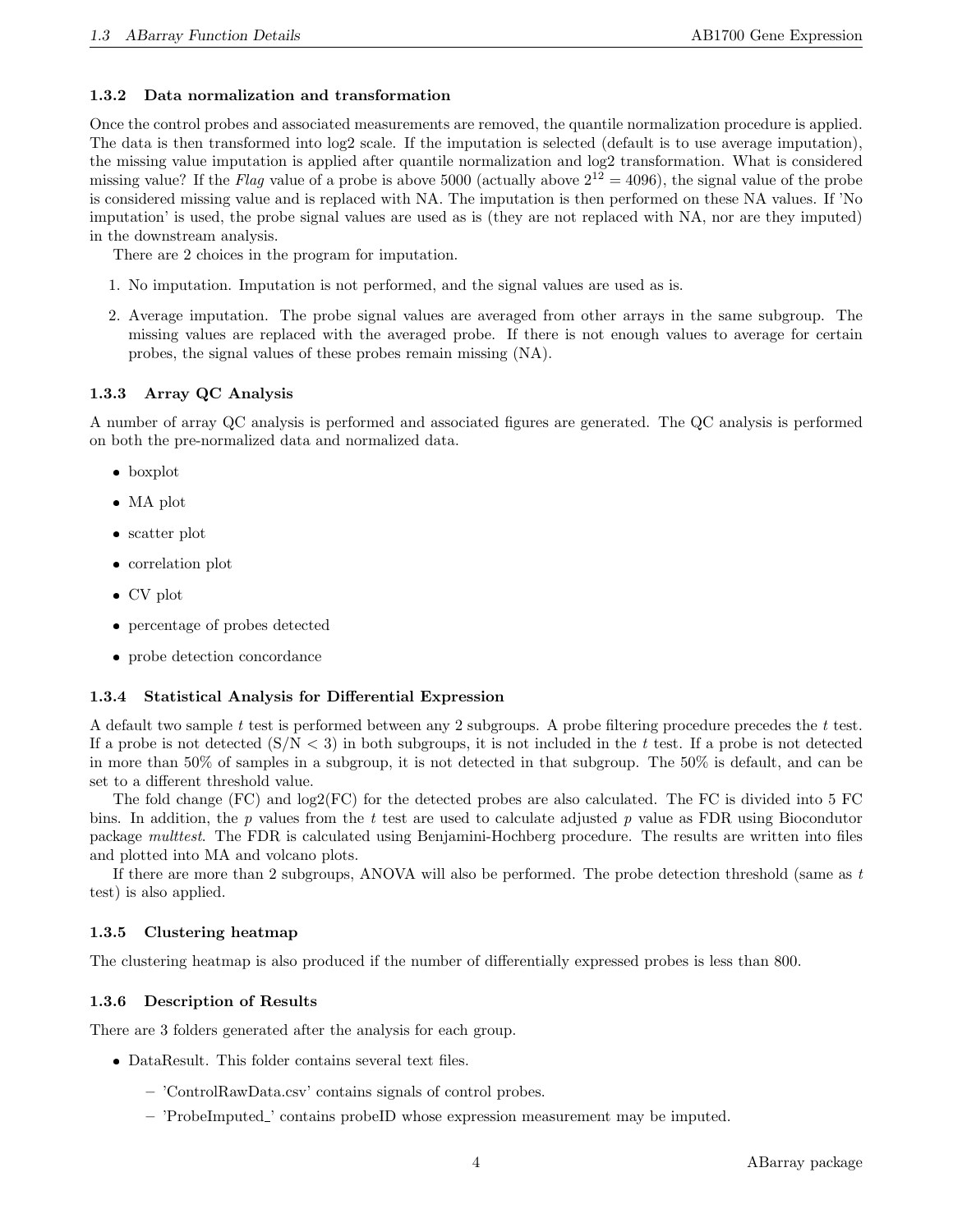- 'QuantileNormalizedExpression' contains quantile normalized, log2 transformed, and imputed values.
- 'RawExpressionData.csv' contains non-normalized, non-imputed raw measurement.
- 'ST DetectPct' files contain statistical analysis results.
- jpgFigure. This folder contains figures in jpg or bitmap format.
- pdfFigure. This folder contains figures in pdf format.

# 2 ABarray Function Demonstration

After loading the data file and experiment design file, the ABarray functions check to see if control signals are present in data file. If they are present, several plots for control assesement will be produced. The program then removes these control probes and perform QA analysis on raw data. It also produces a number of plots to visualize those QA assesement. After this, it performs quantile normalization and repeat QA assessment for quantile normalized data. Futhermore, fold changes between subgroups and  $t$  test to identify differential expressed genes will be performed (and ANOVA if there are more than 2 subgroups in the group).

# 2.1 Required Libraries

The bioconductor library *Biobase* and *multtest* are required to run ABarray. In addition, several other optional libraries may be needed to perform various functions. impute is needed if KNN imputation will be performed, limma is needed if drawing Venn diagram function is performed.

# 2.2 Preparing R for Data Analysis

After launching R, we need to set the R working directory to inform R where we find data file and design file. It also inform R where to store the analysis results and associated figures from the analysis.

To set R working directory, choose 'Change dir...' from 'File' menu, and a dialog box appears to let you browse which directory (folder) to set as working directory (See Figure 1 and Figure 2).

| <b>RGui</b>                                                   |                                        |  |  |  |  |
|---------------------------------------------------------------|----------------------------------------|--|--|--|--|
| File Edit Misc Packages Windows Help                          |                                        |  |  |  |  |
| Source R code<br>New script<br>Open script<br>Display file(s) | 811 (3)                                |  |  |  |  |
| Load Workspace<br>Save Workspace                              | 05, The R Foundat<br>2005-10-06 r35749 |  |  |  |  |
| Load History<br>Save History…                                 | ۰0<br>re and comes with                |  |  |  |  |
| Change dir                                                    | to redistribute i                      |  |  |  |  |
| Print<br>Save to File…                                        | or 'licence()' f<br>ge support but ru  |  |  |  |  |
| Exit                                                          | tive project with                      |  |  |  |  |

| <b>Change directory</b>           |               |
|-----------------------------------|---------------|
| Change working directory to:      |               |
| C:NArrayAnalysis<br>Cancel<br>0K. | <b>Browse</b> |

Figure 2: Browse the directory to set as working directory.

Figure 1: Change R working directory. Select Change dir... from File menu.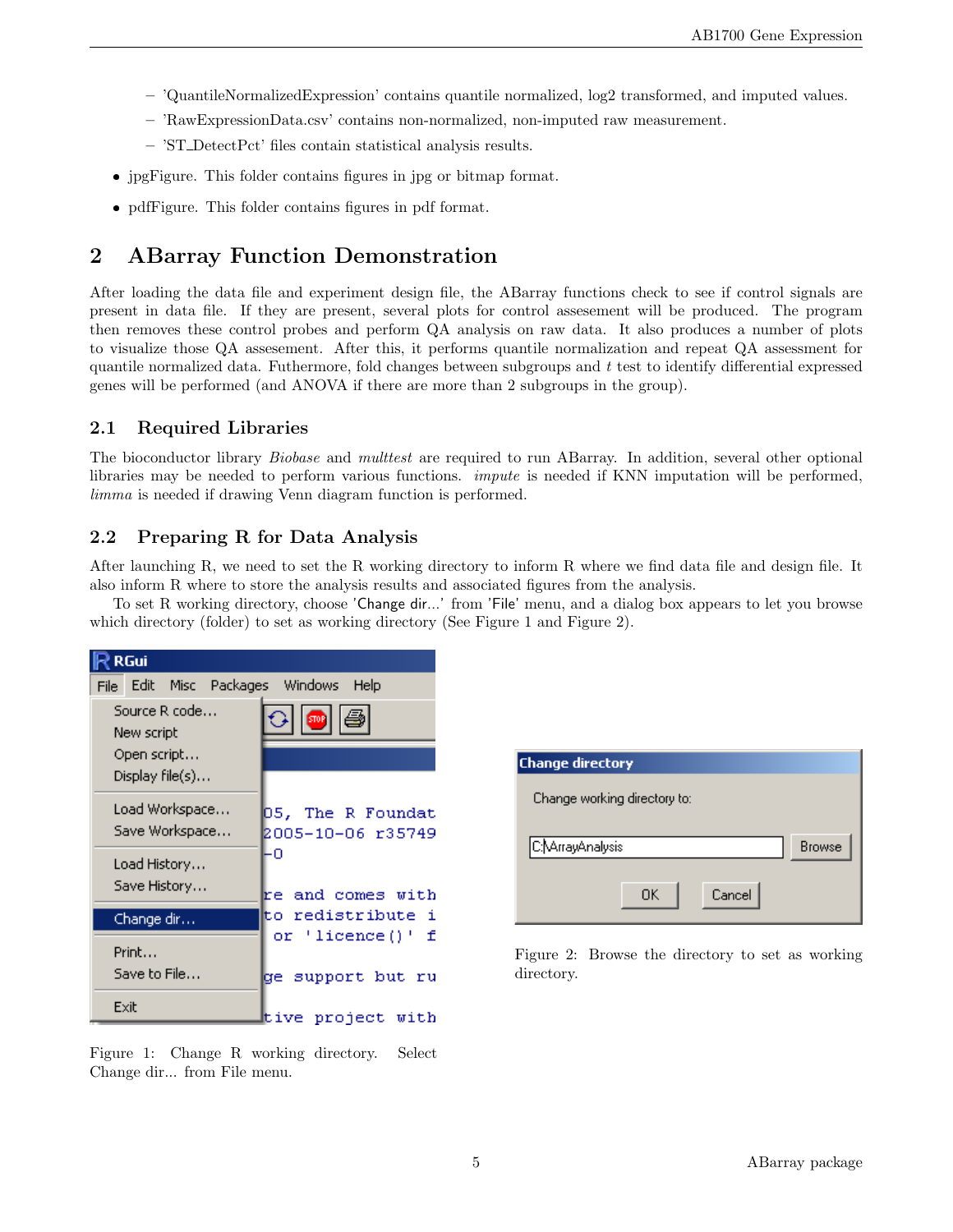### 2.3 File List in Working Directory

To see the content of the working directory, type the following command

> dir()

```
[1] "ABarray_Example.tex" "ExperimentDesign.csv" "RawExpressionABData.txt"
```
### 2.4 Loading ABarray library

The ABarray has to be loaded to perform the automated analysis. To load ABarray, type the following command after launching R.

> library(ABarray)

### 2.5 Performing Automated Expression Analysis

The automated gene expression analysis requires only one command. The function takes 3 parameter arguments. The first argument is the name of the data file. The second argument is the name of the expriment design file. The third argument is the name of the experiment group defined in the experiment design file on which t test and other analysis should be performed. It will generate an ExpressionSet expression value object.

In the following example, the name of the data file is called 'RawExpressionABData.txt'; the name of the experiment design file is called 'ExperimentDesign.csv'; and the 'tissue' is the group name selected to perform analysis on. The expression value object is assigned to eset object. Since the 'tissue' has 2 subgroup, ANOVA will NOT be performed in this example.

```
> eset = ABarray("RawExpressionABData.txt", "ExperimentDesign.csv", "tissue")
Using assayName to match experiment with signal in file: RawExpressionABData.txt
The sample names are:
[1] "A1" "A2" "A3" "B1" "B2" "B3"
AssayNames in dataFile: RawExpressionABData.txt
[1] "HB003U8_9/2/05_2:26_PM" "HB003U2_9/2/05_1:55_PM" "HB003TZ_9/2/05_3:10_PM" "HB003U3_9/2/05_2:11_PM"
[5] "HB003TW_9/2/05_2:55_PM" "HB003TV_9/2/05_2:41_PM"
Reading data from RawExpressionABData.txt ......
   This may take several minutes....
Checking data format::::::::::::::::::||
The results will be in the folder: Result_tissue/
[1] "Creating plot for Signal Hybridization_Control ..."
[1] "Creating plot for Signal Negative_Control ..."
[1] "Creating plot for Signal IVT_Kit_Control_BIOB ..."
[1] "Creating plot for Signal IVT_Kit_Control_BIOC ..."
[1] "Creating plot for Signal IVT_Kit_Control_BIOD ..."
[1] "Creating plot for Signal RT_Kit_Control_DAP ..."
[1] "Creating plot for Signal RT_Kit_Control_LYS ..."
[1] "Creating plot for Signal RT_Kit_Control_PHE ..."
Perform basic analysis for non-normalized data ...
[1] "Creating barplot for probes detectable ... QC_DetectableProbeSN3"
[1] "Creating boxplot for Raw_tissue ..."
[1] "Creating correlation matrix and plot Raw_tissue ..."
[1] "Creating detection concordance plot Raw_tissue ..."
Perform Average imputation for probes with FLAG > 5000
[1] "Array A1 has 72 FLAGS > 5000" "Array A2 has 89 FLAGS > 5000" "Array A3 has 47 FLAGS > 5000"
[4] "Array B1 has 91 FLAGS > 5000" "Array B2 has 96 FLAGS > 5000" "Array B3 has 75 FLAGS > 5000"
The signals of each flagged probe were replaced with average signals
   from replicate arrays within the same subgroup (TissueA, TissueB).
```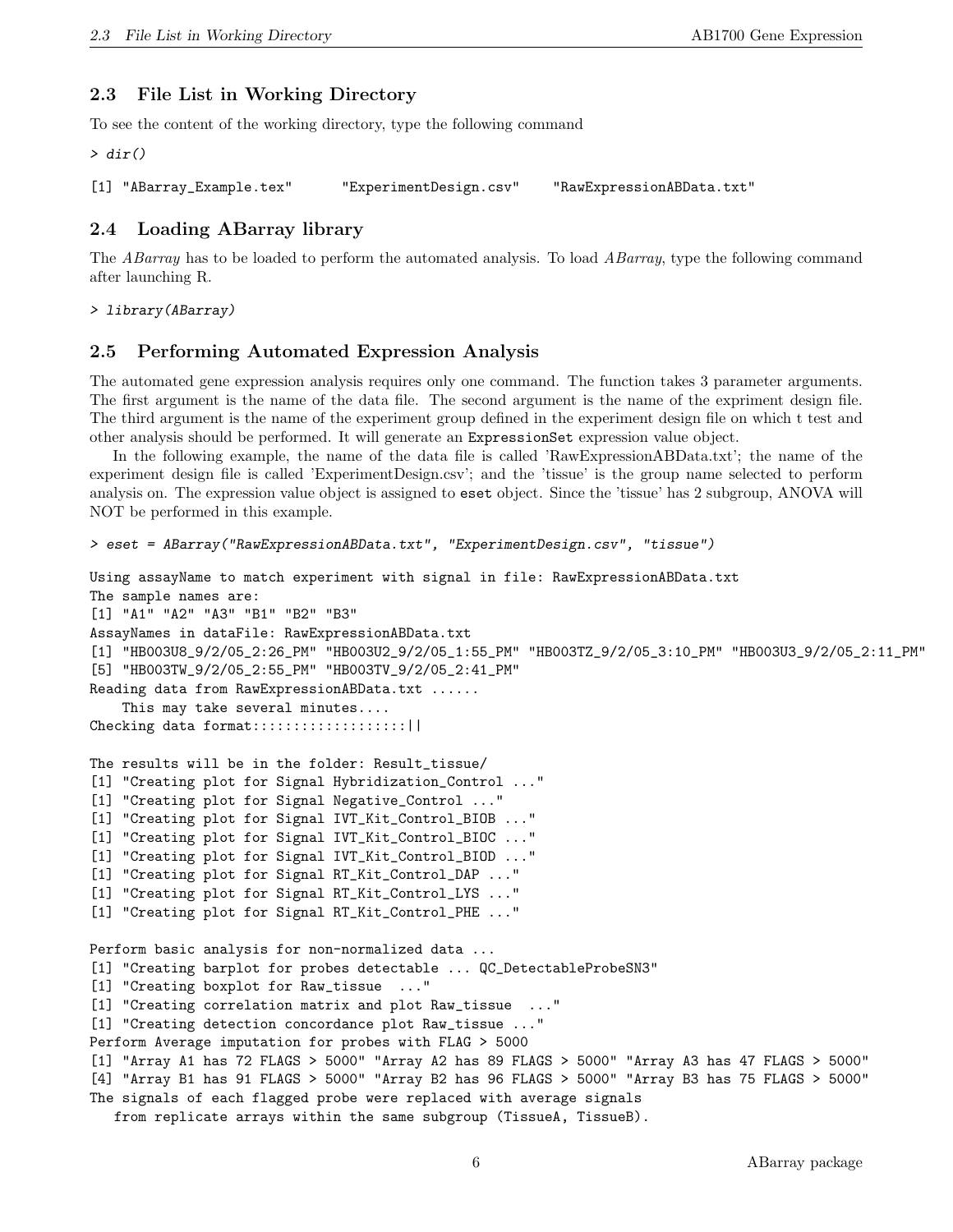The imputed probes were written to file: Result\_tissue/DataResult/ProbeImputed\_tissue.csv Quantile normalized data was saved to: Result\_tissue/DataResult/QuantileNormalizedExpression.csv The following probes still contain missing values even after imputation: [1] "128976" "215914" "226588" "249634" The expression data object was saved to R workspace file: ExperimentDesign\_eset\_28Mar2006.Rdata Perform data analysis on Quantile normalized data ... [1] "Creating boxplot for Quantile\_tissue ..." [1] "Creating MA plot for Quantile\_tissue" [1] "Creating MA Plot Quantile\_tissue: TissueA ..." [1] "Creating QC\_CVplot\_Quantile\_tissue\_TissueA ..." [1] "Creating MA Plot Quantile\_tissue: TissueB ..." [1] "Creating QC\_CVplot\_Quantile\_tissue\_TissueB ..." [1] "Creating scatter plot filtering S/N < 3 for Quantile\_tissue ..." [1] "Creating correlation matrix and plot Quantile\_tissue ..." [1] "Creating detection concordance plot Quantile\_tissue ..." Performing t test between TissueA and TissueB ... 1 probes had sdev = 0, they were removed in the t test [1] "520680" [1] "Creating volcano plot ..." [1] "Writing t test result to file: Result\_tissue/DataResult/ST\_DetectPct50FCpvalFDR\_TissueA-TissueB.csv" The t test was performed if the probe shows  $S/N \ge 3$  in 50% or more samples in either TissueA or TissueB The number of probes after filtering is: 22323 p=0.01, significant probes: 12611 [1] "Creating Fold Change plot for: TissueA-TissueB pVal 0.01 ..." [1] "Clustering was not performed, because there are 12611 probes." [1] " The limit of probe counts for clustering is: 800" p=0.05, significant probes: 16461 [1] "Creating Fold Change plot for: TissueA-TissueB pVal 0.05 ..." [1] "Clustering was not performed, because there are 16461 probes." [1] " The limit of probe counts for clustering is: 800" FDR=0.01, significant probes: 10666 [1] "Creating Fold Change plot for: TissueA-TissueB FDR 0.01 ..." [1] "Clustering was not performed, because there are 10666 probes." [1] " The limit of probe counts for clustering is: 800" FDR=0.05, significant probes: 15681 [1] "Creating Fold Change plot for: TissueA-TissueB FDR 0.05 ..." [1] "Clustering was not performed, because there are 15681 probes." [1] " The limit of probe counts for clustering is: 800" FDR=0.1, significant probes: 17416 [1] "Creating Fold Change plot for: TissueA-TissueB FDR 0.1 ..." [1] "Clustering was not performed, because there are 17416 probes." [1] " The limit of probe counts for clustering is: 800" FDR=0.25, significant probes: 19373 [1] "Creating Fold Change plot for: TissueA-TissueB FDR 0.25 ..." [1] "Clustering was not performed, because there are 19373 probes." [1] " The limit of probe counts for clustering is: 800"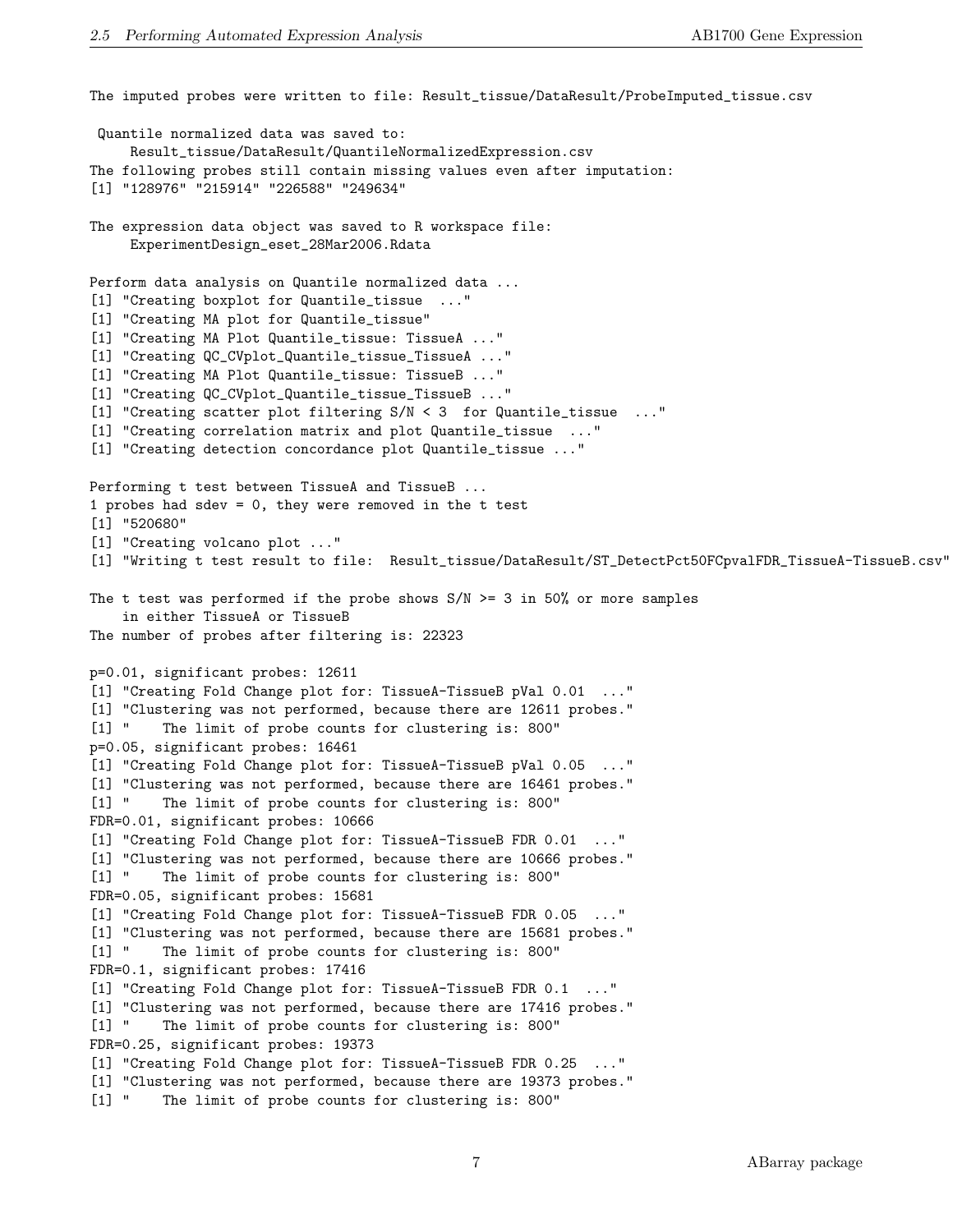# 3 Information about QC and Analysis Results

The function *ABarray* produced a lot of results. In addition, it returns an ExpressionSet object. This make it possible to use vast amount of packages and functions in Bioconductor (www.bioconductor.com) for further statistical analysis, e.g., classification, prediction.

The results will be saved in a folder within the R working directory. The name of the folder begins with Result and the name of the group. In the example run, the fold name is Result\_tissue. There will be 3 directories created inside this folder to store the analysis results: One DataResult folder to store normalized signals, p values and FDR from t test, and ANOVA p values if ANOVA is performed. One jpgFigure folder to store QC and analysis plots, and one pdfFigure folder. In pdfFigure, the plots are the same as in jpgFigure, but in higer resolution of pdf format.

Now, let's take a look at the eset.

```
> eset
```

```
Expression Set (exprSet) with
        32878 genes
        6 samples
                 phenoData object with 3 variables and 6 cases
         varLabels
                sampleName: read from file
                assayName: read from file
                tissue: read from file
```
We can also check the content of the experiment design by method in *Bioconductor* package *Biobase*, *pData*.

```
> pData(eset)
```

|              | sampleName | assayName tissue                  |  |
|--------------|------------|-----------------------------------|--|
| $\mathbf{1}$ |            | A1 HB003U2_9/2/05_1:55_PM TissueA |  |
| 2            |            | A2 HB003U3_9/2/05_2:11_PM TissueA |  |
| 3            |            | A3 HB003U8_9/2/05_2:26_PM TissueA |  |
| 4            |            | B1 HB003TV_9/2/05_2:41_PM TissueB |  |
| 5            |            | B2 HB003TW_9/2/05_2:55_PM TissueB |  |
| 6            |            | B3 HB003TZ_9/2/05_3:10_PM TissueB |  |

# 4 Data Analysis on eSet object: doPlotEset

In this example, we will show the utility of *doPlotEset*. This function perform a number of data quality assessment and some statistical analysis (see doPlotFCT for fold change and t test, doANOVA for one- or two-way ANOVA analysis).

# 4.1 Data Quality Plots

- Boxplot showing distribution of signal range.
- MA plot showing data distribution and signal variability between hybridizations. There might be several MA plots produced. All pairs of hybridizations within the group will be plotted if number of pairs is less than 35 pairs. In addition, MA plots will be produced for each pairs within subgroup of the group to see signal variability between each individual members of the subgroup.
- CV plot showing amount of variation within replicate hybridizations of each subgroup.
- Scatterplot showing visually the correlation between any two hybridizations within the group. Correlation coefficient is also calculated for each pair.
- Correlation heatmap showing correlation between any pairs of hybridization. The heatmap is color coded to quickly visualize the extent of the correlation.
- S/N detection concordance. The signal is detected if the probe shows S/N ratio equal to or above a user defined threshold (default is 3). The S/N detection heatmap shows detection concordance between any pairs of hybridization.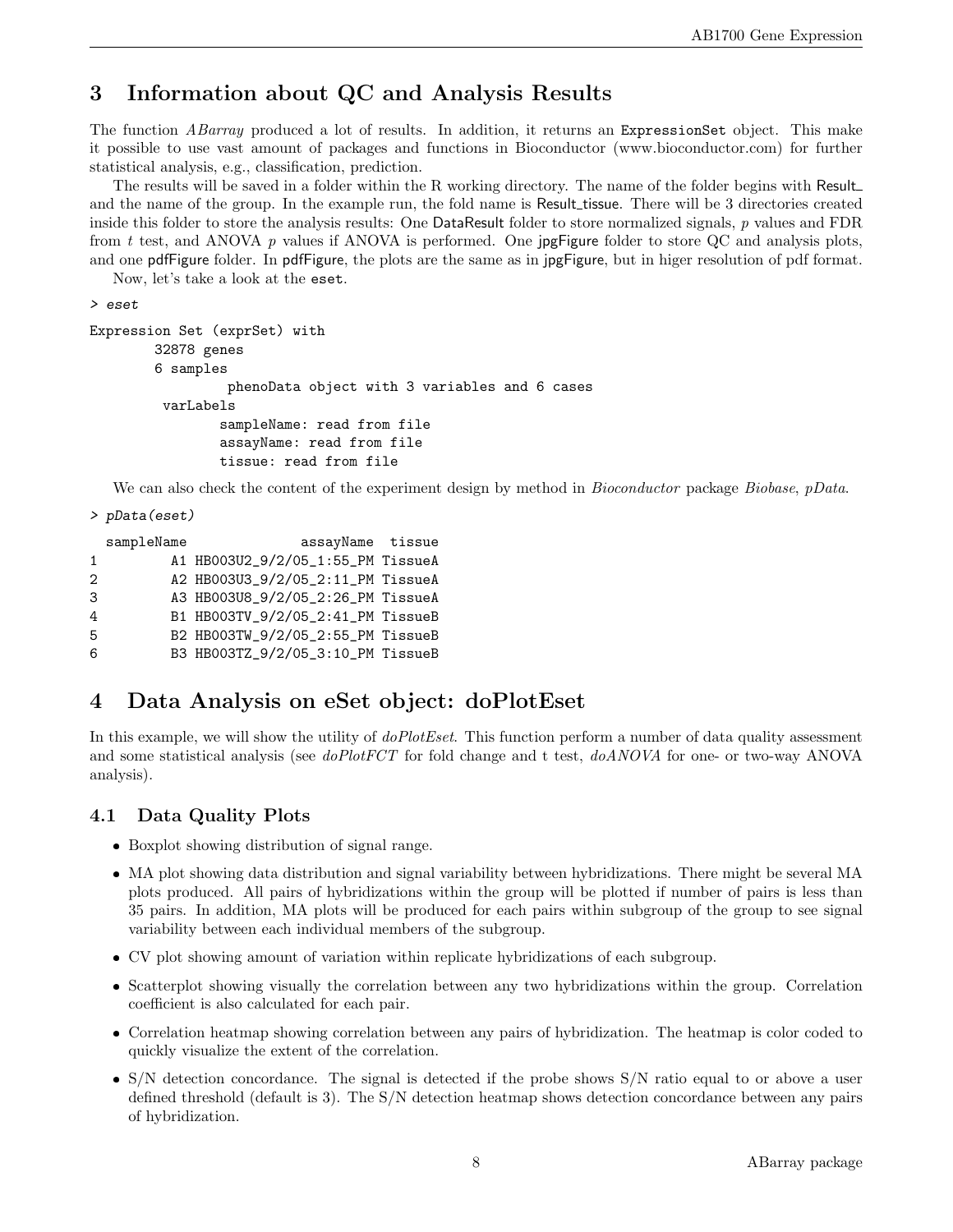### 4.2 Statistical Analysis

The function *doPlotEset* accepts a parameter test either TRUE (the default) or FALSE. If test = TRUE (the default), regular t test will be performed. For details, please refer to  $d\rho PlotFCT$  in ABarray package. If there are more than two subgroups within the group, pairwise t test will be performed on each pairs of subgroup. In addition, one way ANOVA test will also be performed. The t test results are written to files and several graphics plots will be produced. ANOVA test results are written to file as well if it is performed.

### 4.3 Requred Data and Function Arguments

- An ExpressionSet object. The S/N ratio information is stored in assayDataElement(eset, "snDetect"). This will automatically be created from ABarray in ABarray package. The analysis will filter probes based on  $S/N \geq 3$  in 75% of samples. If  $S/N$  is not available, all probes will be used for analysis (no filtering will be applied).
- $\bullet$  An *group* parameter. The group is a factor that t test should be performed on. The name of the group should correspond to one of the names in experiment design file that define sample type. If there are 3 or more levels for the group, pairwise t test and fold change will be peformed for all possible pairs.
- An optional *name* parameter. The name will be used for output filenames to distinguish different types of runs. For example, quantile to indicate the results were produced after quantile process. raw to indicate the results were produced with raw data. If name is missing, the analysis and output files will still be produced.
- An optional  $snThresh$  parameter. If this is ommitted, default snThresh = 3 will be used. To use a different threshold, use  $snThresh = newValue$ .
- Parameter test. By default, test = TRUE. This indicates to perform statistical test (t test and ANOVA if applicable). To avoid these test, use test =  $FALSE$ . For more details about the t test and fold change, see doPlotFCT function. For more details for ANOVA analysis, see doANOVA.

### 4.4 doPlotEset Function Demonstration

First let's see what the eset contains

```
> eset
```

```
Expression Set (exprSet) with
        32878 genes
        6 samples
                 phenoData object with 3 variables and 6 cases
         varLabels
                sampleName: read from file
                assayName: read from file
                tissue: read from file
```
Let's check the experiment design and pick a group for testing

```
> pData(eset)
```

|                   | sampleName | assayName tissue                  |  |
|-------------------|------------|-----------------------------------|--|
| $\mathbf{1}$      |            | A1 HB003U2_9/2/05_1:55_PM TissueA |  |
| $\mathcal{D}_{1}$ |            | A2 HB003U3_9/2/05_2:11_PM TissueA |  |
| 3                 |            | A3 HB003U8_9/2/05_2:26_PM TissueA |  |
| 4                 |            | C1 HB003UA_9/2/05_3:24_PM TissueC |  |
| 5                 |            | C2 HB003UB_9/2/05_3:44_PM TissueC |  |
| 6                 |            | C3 HB003UD_9/2/05_3:58_PM TissueC |  |

Let's begin to perform the analysis

```
> doPlotEset(eset, "tissue", name = "quantile")
```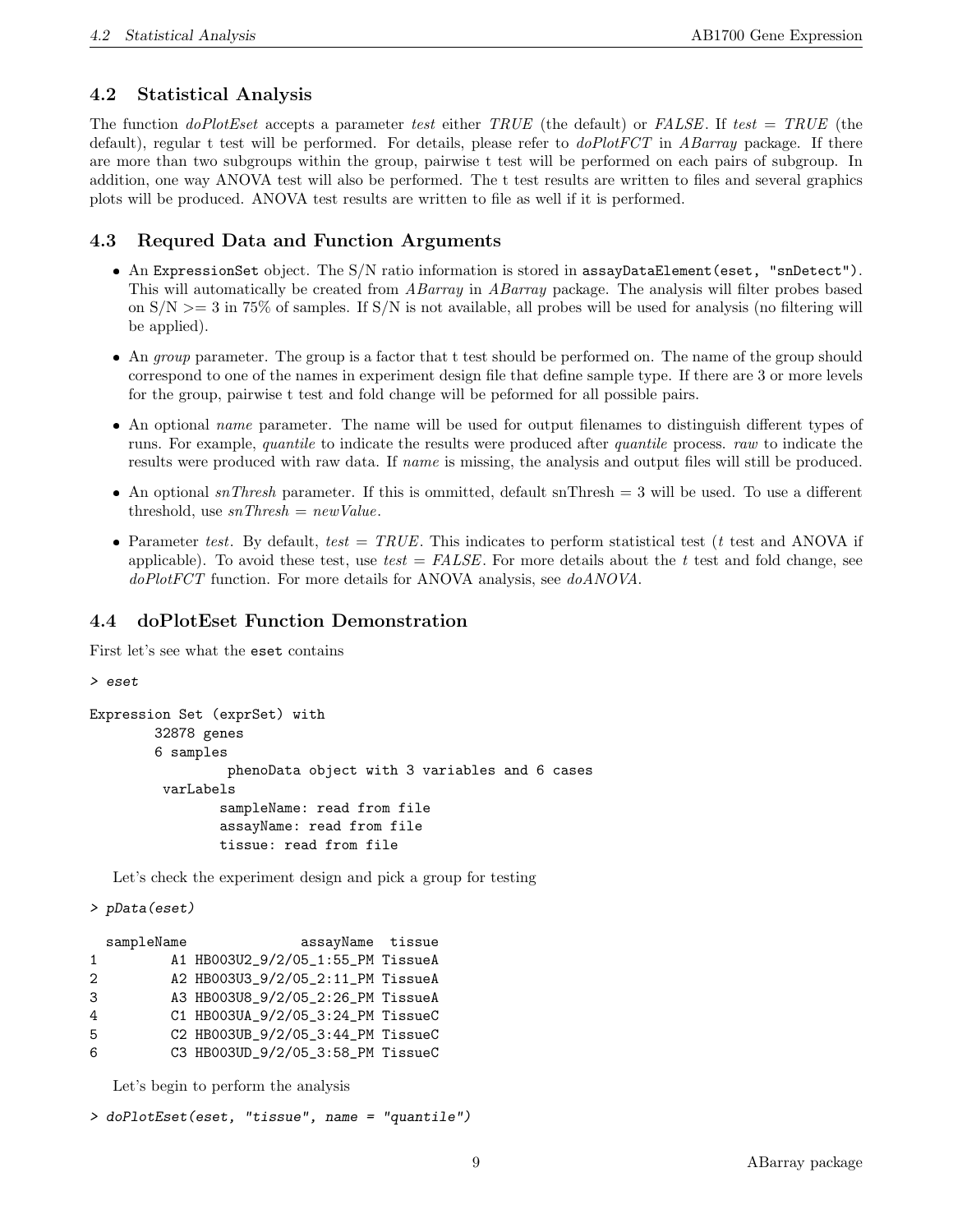[1] "Creating boxplot for quantile\_tissue ..." [1] "Creating MA plot for quantile\_tissue" [1] "Creating MA Plot quantile\_tissue: TissueA ..." [1] "Creating CVplot\_quantile\_tissue\_TissueA ..." [1] "Creating MA Plot quantile\_tissue: TissueC ..." [1] "Creating CVplot\_quantile\_tissue\_TissueC ..." [1] "Creating scatter plot for quantile\_tissue ..." [1] "Creating scatter plot filtering S/N < 3 for quantile\_tissue ..." [1] "Creating correlation matrix and plot quantile\_tissue ..." [1] "Creating detection concordance plot quantile\_tissue ..." Performing t test between TissueA and TissueC ... 2 probes had sdev = 0, they were removed in the t test [1] "207943" "520680" [1] "Creating volcano plot ..." [1] "Writing t test result to file: Result\_tissue/DataResult/DetectPct50FCpvalFDR\_TissueA-TissueC.csv" The t test was performed if the probe shows  $S/N \ge 3$  in 50% or more samples in either TissueA or TissueC The number of probes after filtering is: 21628 p=0.01, significant probes: 3470 [1] "Creating Fold Change plot for: TissueA-TissueC pVal 0.01 ..." [1] "Clustering was not performed, because there are 3470 probes." [1] " The limit of probe counts for clustering is: 800" p=0.05, significant probes: 7595 [1] "Creating Fold Change plot for: TissueA-TissueC pVal 0.05 ..." [1] "Clustering was not performed, because there are 7595 probes." [1] " The limit of probe counts for clustering is: 800" FDR=0.01, significant probes: 429 [1] "Creating Fold Change plot for: TissueA-TissueC FDR 0.01 ..." [1] "Creating cluster heatmap for FDR 0.01 using Correlation ..." [1] "Creating cluster heatmap for FDR 0.01 using Euclidean ..." FDR=0.05, significant probes: 2700 [1] "Creating Fold Change plot for: TissueA-TissueC FDR 0.05 ..." [1] "Clustering was not performed, because there are 2700 probes." [1] " The limit of probe counts for clustering is: 800" FDR=0.1, significant probes: 5577 [1] "Creating Fold Change plot for: TissueA-TissueC FDR 0.1 ..." [1] "Clustering was not performed, because there are 5577 probes." [1] " The limit of probe counts for clustering is: 800" FDR=0.25, significant probes: 10894 [1] "Creating Fold Change plot for: TissueA-TissueC FDR 0.25 [1] "Clustering was not performed, because there are 10894 probes." [1] " The limit of probe counts for clustering is: 800"

# 5 Fold Change and t test: doPlotFCT

In this example, we will show the utility of  $doPlotFCT$ . This function perform calculation for fold change and  $t$ test. The t test p values are adjusted using Benjamini-Hochberg FDR at preset levels:  $0.01, 0.05, 0.1, 0.25,$  and raw p values 0.01 (no FDR) and 0.05 (no FDR). The results are written to a cvs file, whose name begin with DetectPctFCpvalFDR and the group name that the test was performed on. In addition, fold change are plotted into graphics for various FDR levels, and volcano plot of fold change and  $t$  test  $p$  values are plotted.

The analysis uses S/N ratio for filtering. By default, if a probe is detected in 50% or more samples within any subgroup, it is included in the analysis. These thresholds can be changed at run time with optional parameters.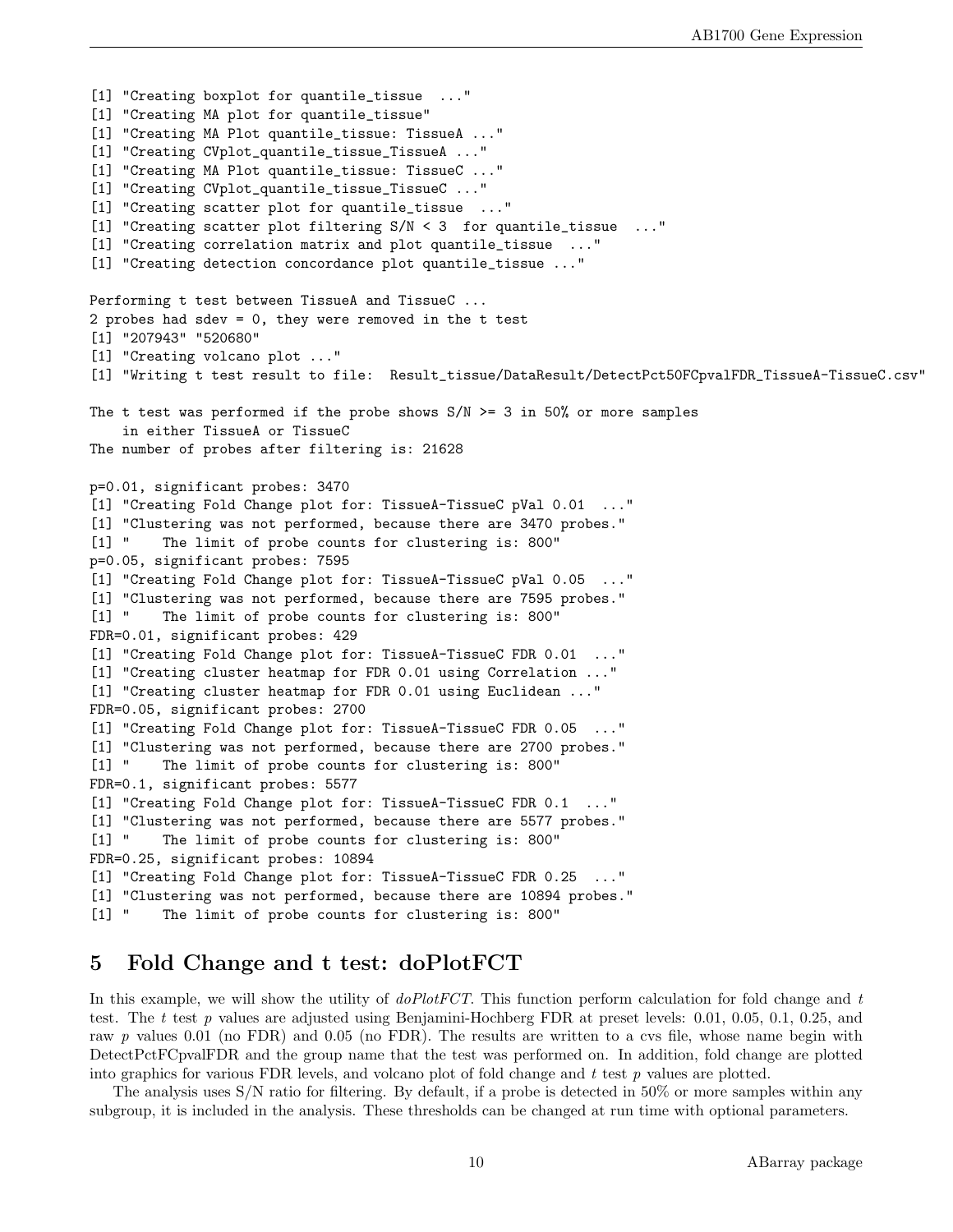If there are less than 800 probes for a particular threshold level, clustering heatmap may also be produced. There will be 2 clustering figures, one uses correlation coefficient for clustering, and the other one uses distance for clustering.

The t test p values will be calculated using R implementation of t test assuming unequal variances and using  $log2$  transformed normalized data. The fold changes will also be calculated. If a paired t test is performed, the fold changes will be average of paired fold changes. If not paired  $t$  test, the fold changes will be fold changes of averaged expression values.

### 5.1 Required Data and Function Arguments

- An ExpressionSet object. The S/N ratio information is stored in assayDataElement(eset, "snDetect"). This will automatically be created from ABarray in ABarray package. The analysis will filter probes based on S/N and percentage of samples detectable within subgroups. If S/N is not available, all probes will be used for analysis (no filtering will be applied).
- An *group* parameter. The group is a factor that  $t$  test should be performed on. The name of the group should correspond to one of the names in experiment design file that define sample type. If there are 3 or more levels for the group, pairwise  $t$  test and fold change will be peformed for all possible pairs.
- $\bullet$  An optional *grpMember* parameter. If this is missing, all members in the group will be used for analysis. If it is defined and passed to the *doPlotFCT* analysis will be performed only on those members within the group.
- order1 optional, For a pairwise comparison the ordering of the first group of replicates
- order2 optional, For a pairwise comparison the ordering of the second group of replicates
- snThresh optional S/N ratio threshold. Default  $= 3$
- detectSample Percentage of samples the probe is detected in order to consider in t test. Default =  $0.5$

### 5.2 doPlotFCT Function Demonstration

First let's see what the eset contains

#### > eset

```
Expression Set (exprSet) with
        32878 genes
        6 samples
                 phenoData object with 3 variables and 6 cases
         varLabels
                sampleName: read from file
                assayName: read from file
                tissue: read from file
```
Let's check the experiment design and pick a group for testing

```
> pData(eset)
```

|   | sampleName | assayName tissue                  |  |
|---|------------|-----------------------------------|--|
| 1 |            | A1 HB003U2_9/2/05_1:55_PM TissueA |  |
| 2 |            | A2 HB003U3_9/2/05_2:11_PM TissueA |  |
| 3 |            | A3 HB003U8_9/2/05_2:26_PM TissueA |  |
| 4 |            | C1 HB003UA_9/2/05_3:24_PM TissueC |  |
| 5 |            | C2 HB003UB_9/2/05_3:44_PM TissueC |  |
| 6 |            | C3 HB003UD_9/2/05_3:58_PM TissueC |  |

Let's begin to perform the analysis

```
> doPlotFCT(eset, "tissue")
```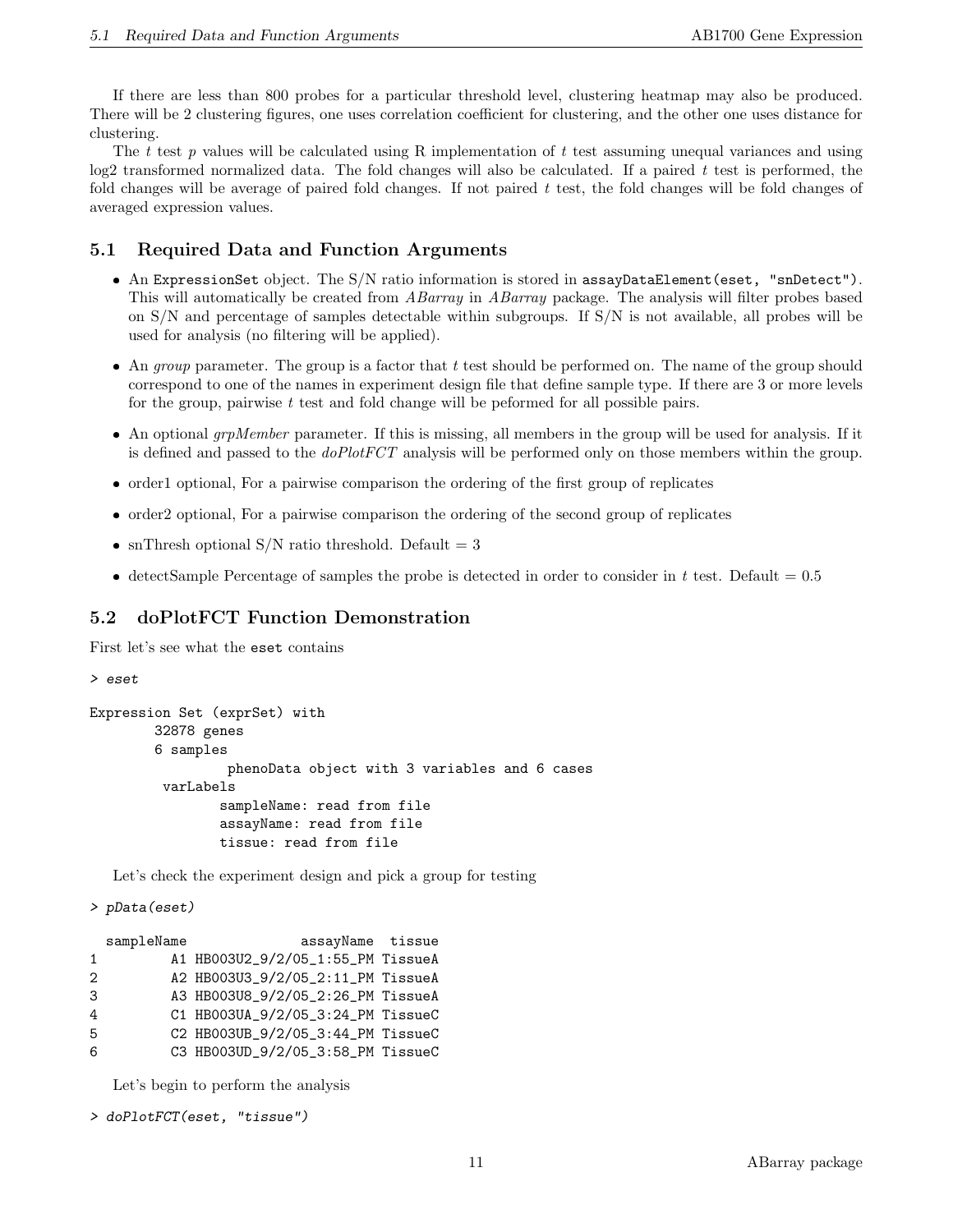```
Performing t test between TissueA and TissueC ...
2 probes had sdev = 0, they were removed in the t test
[1] "207943" "520680"
[1] "Creating volcano plot ..."
[1] "Writing t test result to file: Result_tissue/DataResult/DetectPct50FCpvalFDR_TissueA-TissueC.csv"
The t test was performed if the probe shows S/N \ge 3 in 50% or more samples
   in either TissueA or TissueC
The number of probes after filtering is: 21628
p=0.01, significant probes: 3470
[1] "Creating Fold Change plot for: TissueA-TissueC pVal 0.01 ..."
[1] "Clustering was not performed, because there are 3470 probes."
[1] " The limit of probe counts for clustering is: 800"
p=0.05, significant probes: 7595
[1] "Creating Fold Change plot for: TissueA-TissueC pVal 0.05 ..."
[1] "Clustering was not performed, because there are 7595 probes."
[1] " The limit of probe counts for clustering is: 800"
FDR=0.01, significant probes: 429
[1] "Creating Fold Change plot for: TissueA-TissueC FDR 0.01 ..."
[1] "Creating cluster heatmap for FDR 0.01 using Correlation ..."
[1] "Creating cluster heatmap for FDR 0.01 using Euclidean ..."
FDR=0.05, significant probes: 2700
[1] "Creating Fold Change plot for: TissueA-TissueC FDR 0.05 ..."
[1] "Clustering was not performed, because there are 2700 probes."
[1] " The limit of probe counts for clustering is: 800"
FDR=0.1, significant probes: 5577
[1] "Creating Fold Change plot for: TissueA-TissueC FDR 0.1 ..."
[1] "Clustering was not performed, because there are 5577 probes."
[1] " The limit of probe counts for clustering is: 800"
FDR=0.25, significant probes: 10894
[1] "Creating Fold Change plot for: TissueA-TissueC FDR 0.25 ..."
[1] "Clustering was not performed, because there are 10894 probes."
[1] " The limit of probe counts for clustering is: 800"
```
# 6 ANOVA analysis

The function  $doANOVA$  in package *ABarray* is designed to perform one way or two way ANOVA analysis. If only one factor is provided in parameter, one way ANOVA is performed. If two factors are provided, two way ANOVA is performed.

The S/N ratio will be used to perform filtering. If a probe is detected  $(S/N \geq 3$ , default value) in 50% (default value) or more samples within any subgroups, it is included in the ANOVA analysis. If a probe is not detected in 50% or more samples in all the subgroups, it is removed from ANOVA analysis.

# 6.1 Required Data Object

The function doANOVA works on either an *ExpressionSet* object or expression matrix. If *ExpressionSet* object is used, experiment design information should be already in the *ExpressionSet* object. If expression matrix is used, rows of the matrix should be probes or genes, and columns of the matrix should be hybridization (or arrays).

**ExpressionSet** object. The object can be generated from function ABarray in package ABarray. For additional information about functionality of *ABarray*, refer to document from *ABarray*. The object can also be generated from other packages in Bioconductor project. See www.bioconductor.org for more information about other packages.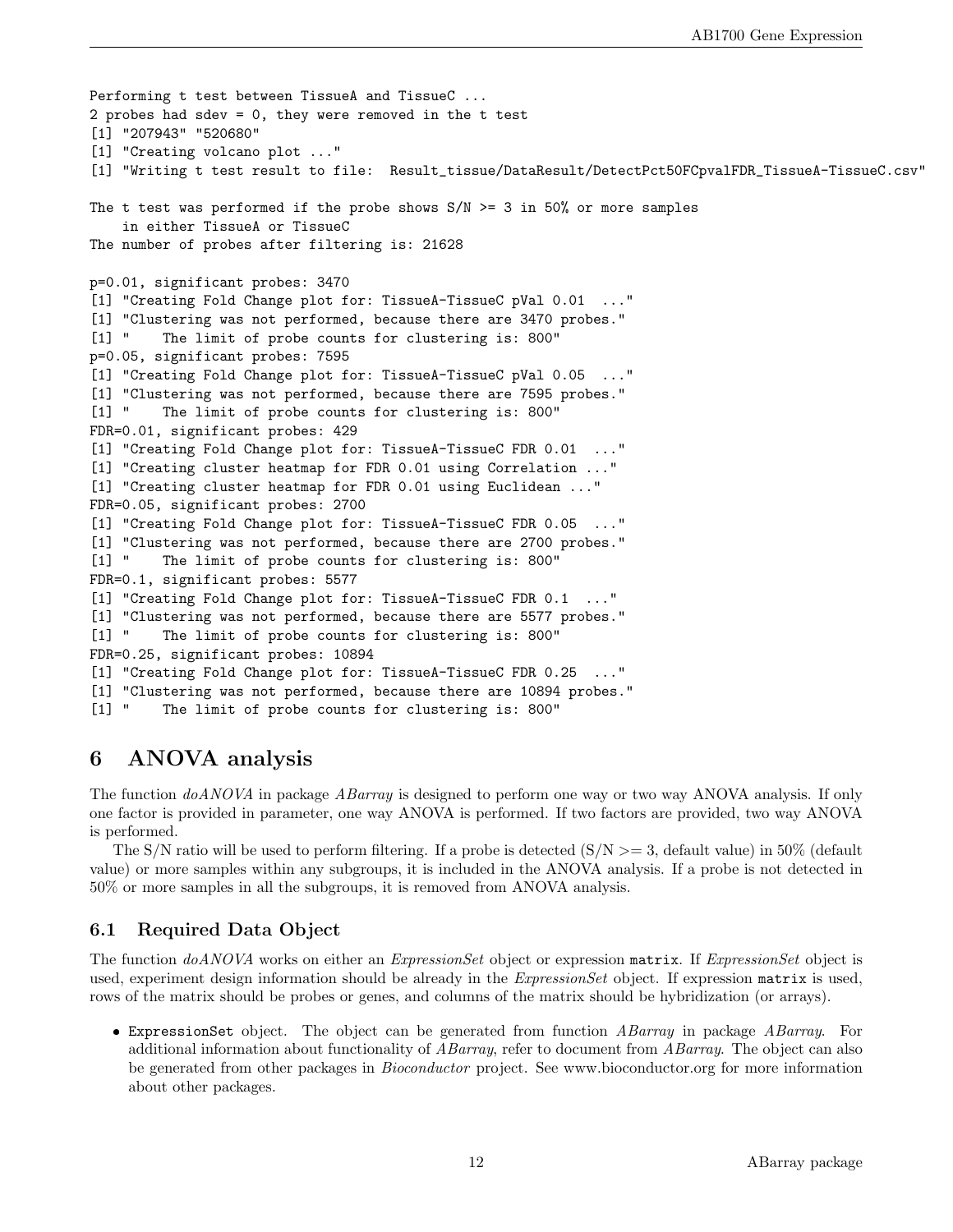- factor1. Factor name that the ANOVA test will be performed on. If an ExpressionSet object is used, either name or labels can be used. The name should be present in experiment design informaton in the ExpressionSet object. Function ABarray in package ABarray automatically creates such information if appropriate experiment design file is used when function ABarray was run. If expression matrix is to be used, lables should be used. A label is a vector which labels each hybridization (or array) into groups. For example, a label <- c('drug1', 'drug1', 'drug2', 'drug2', 'none', 'none') indicates samples for arrays 1 and 2 were treated with drug1, and samples for arrays 5 and 6 were not treated.
- optional factor2. If the second factor is provided, two way ANOVA will be performed.

## 6.2 doANOVA Analysis Output

If one way ANOVA is performed, a vector with ANOVA p values will be returned. The names of the vector are probeIDs. If two way ANOVA is performed, a matrix will be returned. The rows of the matrix are probeIDs and the columns are the levels of factors and interactions of the levels.

The ANOVA results will be saved into file automatically.

### 6.3 doANOVA Function Demonstration

#### 6.3.1 Required Data

First let's see what the eset contains

```
> eset
```

```
Expression Set (exprSet) with
        33096 genes
        12 samples
                 phenoData object with 6 variables and 12 cases
         varLabels
                sampleName: read from file
                assayName: read from file
                arrayName: read from file
                pool: read from file
                IVT: read from file
                multIVT: read from file
```
Let's check the experiment design and pick factors for testing

```
> pData(eset)
```

|                | sampleName assayName arrayName pool IVT multIVT |                    |  |                  |
|----------------|-------------------------------------------------|--------------------|--|------------------|
| 1              | EL_1A_1 HA004J2_1A_1                            | HA004J2 pool1 IVT1 |  | IVT1             |
| 2              | EL_1A_2 HA004J7_1A_2                            | HA004J7 pool1 IVT1 |  | IVT1             |
| 3              | EL_1A_3 HA004JB_1A_3                            | HA004JB pool1 IVT1 |  | IVT1             |
| 4              | EL_1B_1 HA004JD_1B_1                            | HA004JD pool1 IVT2 |  | IVT <sub>2</sub> |
| 5              | EL_1B_2 HA004JI_1B_2                            | HA004JI pool1 IVT2 |  | IVT <sub>2</sub> |
| 6              | EL_1B_3 HA004JK_1B_3                            | HA004JK pool1 IVT2 |  | IVT <sub>2</sub> |
| $\overline{7}$ | EL_2A_1 HAOO4JN_2A_1                            | HA004JN pool2 IVT1 |  | IVT3             |
| 8              | EL_2A_2 HA004J0_2A_2                            | HA004JO pool2 IVT1 |  | IVT3             |
| 9              | EL_2A_3 HA004JP_2A_3                            | HA004JP pool2 IVT1 |  | IVT3             |
| 10             | EL_2B_1 HA004JS_2B_1                            | HA004JS pool2 IVT2 |  | IVT4             |
| 11             | EL_2B_2 HA004JT_2B_2                            | HA004JT pool2 IVT2 |  | IVT4             |
| 12             | EL_2B_3 HA004JU_2B_3                            | HA004JU pool2 IVT2 |  | IVT4             |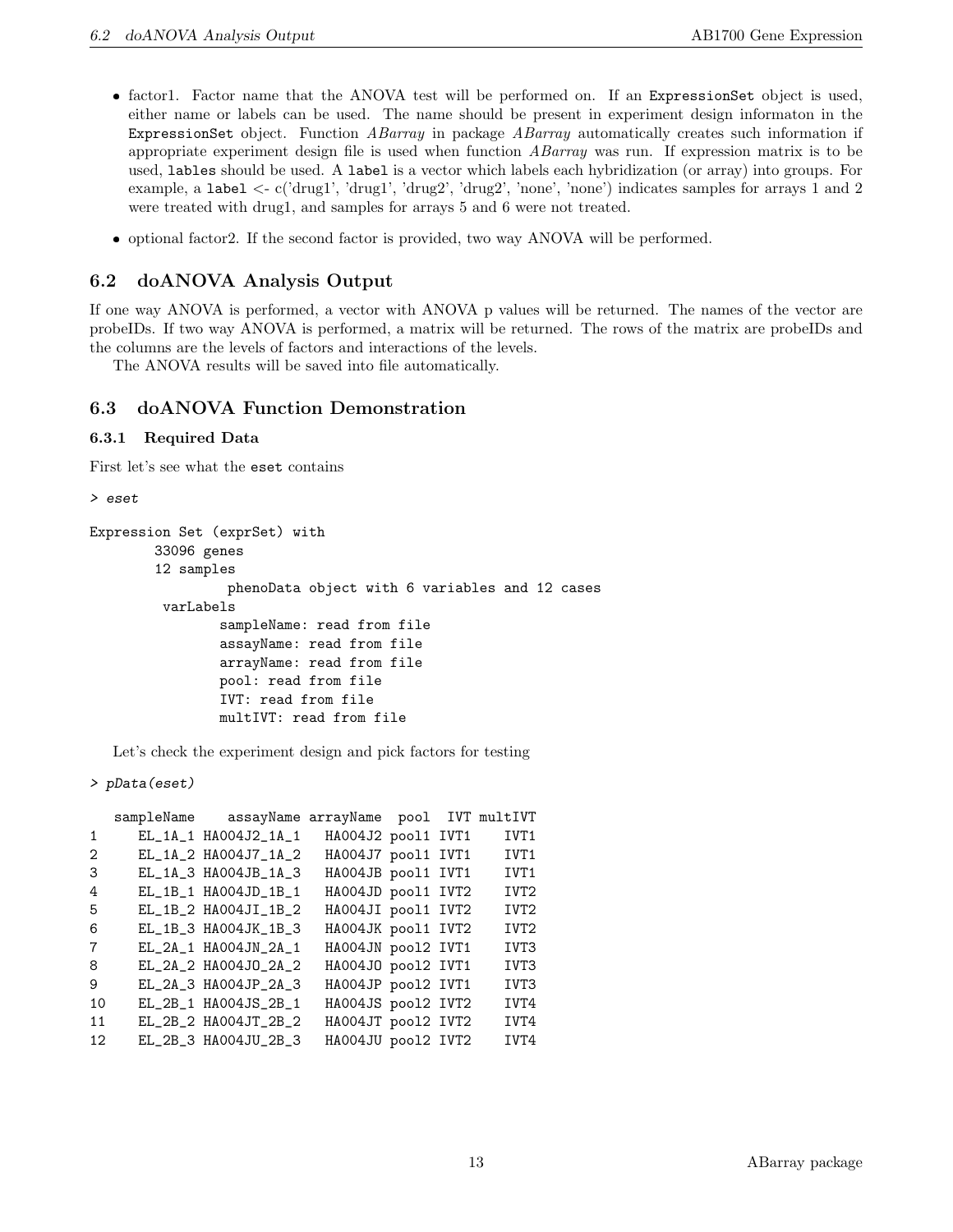#### 6.3.2 One Way ANOVA

Let's begin to perform the analysis. Here we take a subset of probes (the first 20 probes) to perform the ANOVA. We chose multIVT, since it has 4 levels: IVT1, IVT2, IVT3, IVT4.

```
> aResult <- doANOVA(eset[1:20, ], "multIVT")
```

```
Performing one-way ANOVA for multIVT ...
```
Probes with S/N < 3 in at least 50% of samples in all subgroups of multIVT were not considered. [1] "One-way ANOVA results (9 probes) were written to file: Result\_multIVT/DataResult/ANOVA\_oneway\_multIVT.csv"

The results of this ANOVA analysis were saved into a file called ANOVA\_oneway\_multIVT.txt. Since we chose to perform one way ANOVA, aResult should be a vector of length 20 (we only used 20 probes).

> aResult

100002 100037 100039 100058 1.620190e-03 5.705200e-03 1.009991e-03 9.374965e-05 100060 100079 100089 100027 1.016003e-01 5.021948e-06 1.462993e-04 1.652952e-01 100052 5.952003e-01

To save the results into file, we use R *write.table* function. It takes an object whos data need to be written to file. Here our object is are sult. A file argument (i.e., the name of the file). In the following command,  $sep = ","$ tells it to save the file as comma delimit format. Argument row.names  $= TRUE$  tells it to write probeID into file as well.

```
> write.table(aResult, file = "multIVT_oneWay_ANOVA.csv",
+ sep = ",", row.names = TRUE)
```
You can check the content of the file. The first column is probeID, the second column is p values from one way ANOVA analysis.

### 6.3.3 Two Way ANOVA

Let's perform two way ANOVA. Here we pass 2 factors ('pool' and 'IVT'), and as before we will use only 20 probes for demonstration purpose.

> bResult <- doANOVA(eset[1:20, ], "pool", "IVT")

Performing two-way ANOVA for pool and IVT ...

```
Probes with S/N < 3 in at least 50% of samples in all subgroups of pool and IVT were not considered.
[1] "Two-way ANOVA results (8 probes) were written to file: Result_pool_IVT/ANOVA_pool_IVT.csv"
```
The results of the ANOVA analysis were saved into file ANOVA\_pool\_IVT.txt. Let's check if the bResult is a matrix

> dim(bResult)

[1] 8 3

Let's get the p values for the two way ANOVA

> bResult

p(pool) p(IVT) p(pool\*IVT) 100002 4.215936e-03 0.002562953 3.098940e-02 100037 1.116917e-02 0.156183104 5.328180e-03 100039 5.423037e-04 0.173732795 5.336480e-03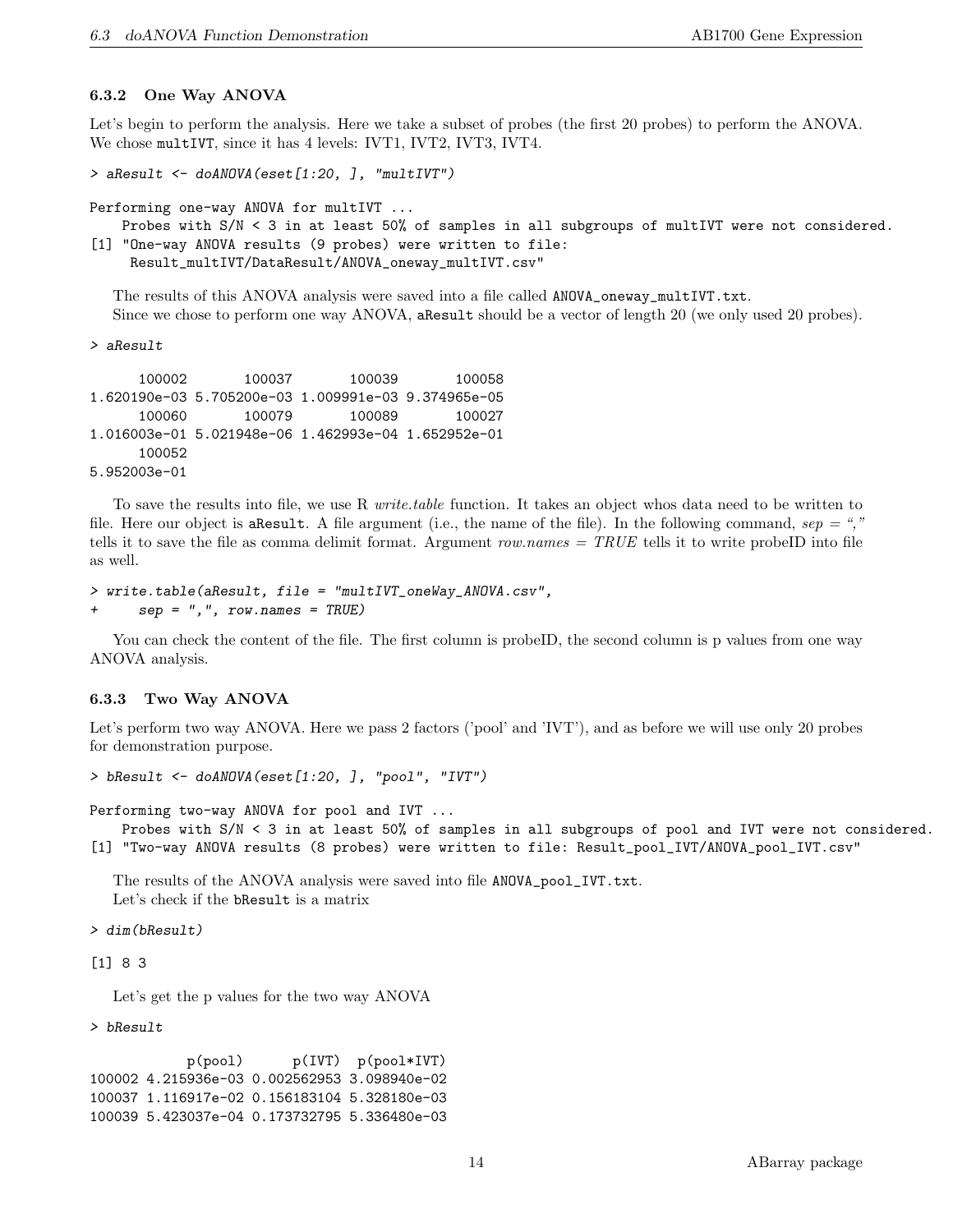```
100058 6.514385e-04 0.009500397 8.888504e-05
100060 7.294050e-01 0.051155428 1.058891e-01
100079 3.244984e-05 0.001540973 5.688470e-06
100089 6.787365e-04 0.961322381 8.243031e-05
100052 7.863245e-01 0.206235388 8.623153e-01
```
To save the result to file, we can use the following command

> write.table(bResult, file = "pool\_IVT\_twoway\_ANOVA.csv",  $sep = ","$ , row.names = TRUE, col.names = NA)

# 7 LPE analysis

The function  $doLPE$  in package ABarray is based on LPE package from www.bioconductor.org.

The LPE package describes local-pooled-error (LPE) test for identifying differentially expressed genes especially for low number of replicates (2-3) (See Jain:2003).

The test statistics is calculated as follows, which calculates difference in medians between the two experimental conditions:

$$
Z = \frac{Med_1 - Med_2}{q_{\text{model}}}
$$

σpooled where the variance is estimated as follows:

$$
\sigma_{pooled}^2 = \frac{\pi}{2} \left[ \frac{\sigma_1^2 (Med_1)}{n1} + \frac{\sigma_2^2 (Med_2)}{n2} \right]
$$
  
The function *doLPE* will automatically adjust p values using Benjamin-Hochberg FDR approach.

Jain et. al. (2003) Local pooled error test for identifying differentially expressed genes with a small number of replicated microarrays. Bioinformatics, 19, 1945-1951

## 7.1 Required Data Object

The function  $doANOVA$  works on an *ExpressionSet* object.

**ExpressionSet** object. The object can be generated from function ABarray in package ABarray. For additional information about functionality of ABarray, refer to document from ABarray. The object can also be generated from other packages in Bioconductor project. See www.bioconductor.org for more information about other packages.

The S/N ratio information is stored in assayDataElement(eset, "snDetect"). This will automatically be created from ABarray in ABarray package. The analysis will filter probes based on  $S/N \geq 3$  in 75% of samples. If S/N is not available, all probes will be used for analysis (no filtering will be applied).

- $\bullet$  group parameter. The group is a factor that the test should be performed on. The name of the group should correspond to one of the names in experiment design file that define sample type. If there are 3 or more levels for the group, the members of the group should be specified for LPE test.
- $\bullet$  member parameter. Where there is more than 2 levels in the *group* factor, any two members that need to be compared should be specified in this paramter. For example, member  $\langle -c'(drug1', 'drug4') \rangle$  will indicate to perform LPE between drug1 and drug4 only.

## 7.2 doLPE Analysis Output

The function  $doLPE$  returns a dataframe with p values and FDR adjusted p values for each probes (if S/N available, filtered probes). It also produces two files for preset  $FDR = 0.01$  and  $FDR = 0.05$ .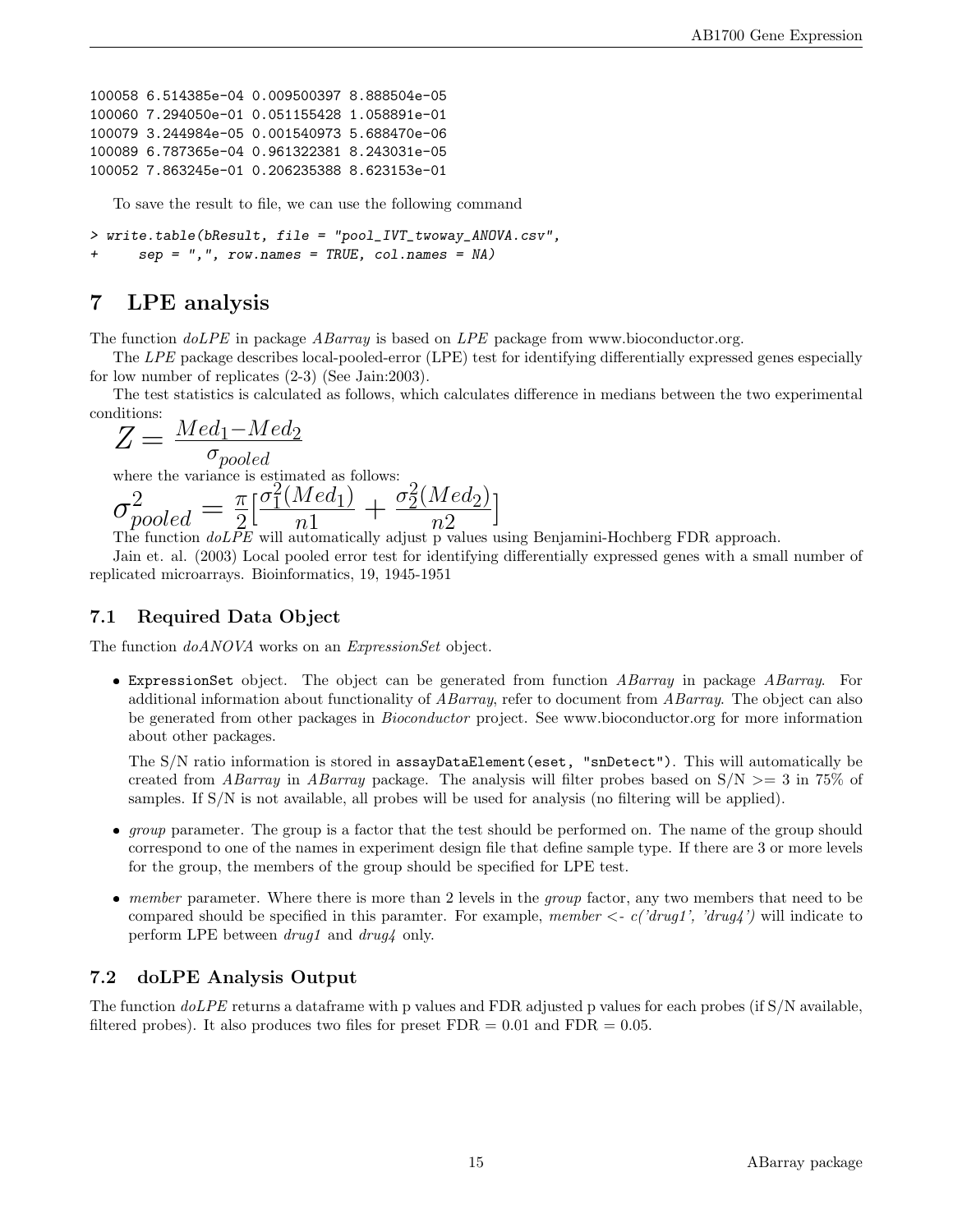### 7.3 doLPE Function Demonstration

### 7.3.1 Required Data

First let's see what the eset contains

```
> eset
Expression Set (exprSet) with
        32878 genes
        6 samples
                 phenoData object with 3 variables and 6 cases
         varLabels
                sampleName: read from file
                assayName: read from file
                tissue: read from file
```
Let's check the experiment design and pick factors for testing

```
> pData(eset)
```

|                                   | assayName tissue |
|-----------------------------------|------------------|
| A1 HB003U2_9/2/05_1:55_PM TissueA |                  |
| A2 HB003U3_9/2/05_2:11_PM TissueA |                  |
| A3 HB003U8_9/2/05_2:26_PM TissueA |                  |
| B1 HB003TV_9/2/05_2:41_PM TissueB |                  |
| B2 HB003TW_9/2/05_2:55_PM TissueB |                  |
| B3 HB003TZ_9/2/05_3:10_PM TissueB |                  |
|                                   |                  |

7.3.2 LPE analysis

Let's begin to perform the analysis.

```
> aLPE.result <- doLPE(eset, "tissue")
```

```
Performing LPE analysis for tissue ...
[1] "LPE results were written to file Result_tissue/DataResult/LPE_tissue_TissueB_TissueA.csv"
```
Let's take a few entries in aLPE.result to see what the dataframe looks like.

 $> aLPE. result [1:4, 7]$ 

x.x.B1 x.x.B2 x.x.B3 median.1 std.dev.1 y.y.A1 y.y.A2 y.y.A3 median.2 std.dev.2 media 520680 21.78399 21.78399 21.78399 21.78399 0.07155299 21.78399 21.78399 21.78399 21.78399 0.11310696 0.0000000 643139 21.62803 21.62801 21.62809 21.62803 0.07155299 21.62810 21.50560 21.43475 21.50560 0.11310696 0.1 701229 21.50559 21.50557 21.50566 21.50559 0.07155299 21.43456 21.62804 21.62819 21.62804 0.11310696 -0.1 128174 21.43441 21.43437 21.43454 21.43441 0.07155299 18.45148 18.63286 18.47317 18.47317 0.05467501 2.9612377 pooled.std.dev abs.z.stats p.adj.adjp.rawp p.adj.adjp.BH p.adj.index z.real 520680 0.09682188 0.000000 1.0000000 1.0000000 17602 0.000000 643139 0.09682188 1.264497 0.2060517 0.2422529 18865 1.264497 701229 0.09682188 1.264658 0.2059938 0.2421976 1972 1.264658 128174 0.06514452 45.456439 0.0000000 0.0000000 8984 45.456439

To selectively view the result

> aLPE.result[1:5, c("median.1", "median.2", "median.diff", "p.adj.adjp.rawp", "p.adj.adjp.BH")]

|                          |                          |              | median.1 median.2 median.diff p.adj.adjp.rawp p.adj.adjp.BH |           |
|--------------------------|--------------------------|--------------|-------------------------------------------------------------|-----------|
| 520680 21.78399 21.78399 |                          | 0.0000000    | 1.0000000                                                   | 1.0000000 |
| 643139 21.62803 21.50560 |                          | 0.1224310    | 0.2060517                                                   | 0.2422529 |
|                          | 701229 21.50559 21.62804 | $-0.1224466$ | 0.2059938                                                   | 0.2421976 |
| 128174 21.43441 18.47317 |                          | 2.9612377    | 0.0000000                                                   | 0.0000000 |
| 703444 21.34799 19.30107 |                          | 2.0469234    | 0.0000000                                                   | 0.0000000 |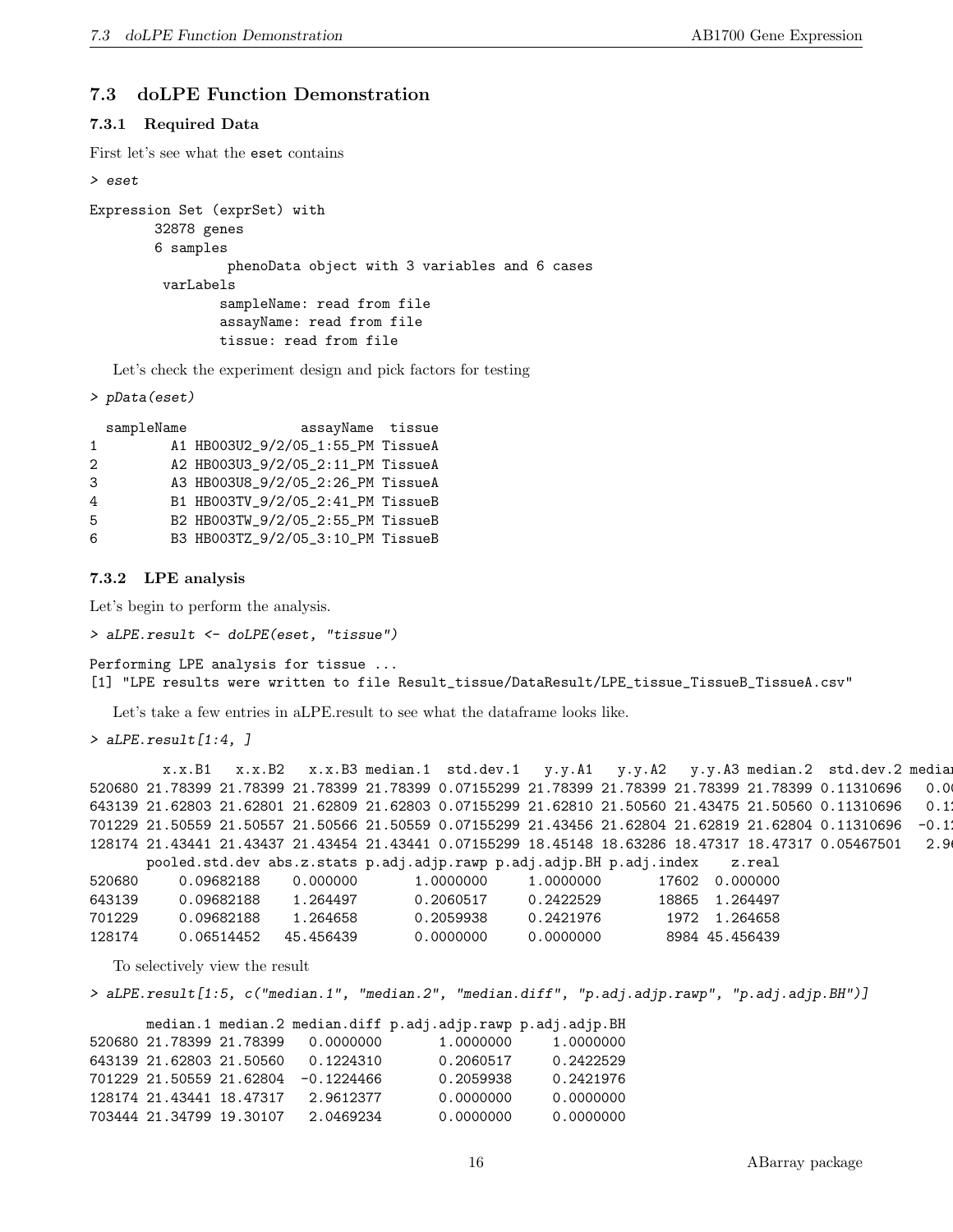# 8 Creating Venn Diagram: doVennDiagram

Venn Diagrams are frequently used for examining similarities and differences in gene lists generated from different analysis. It is made up of two or more overlapping circles. The functionality of the *doVennDiagram* in *ABarray* relies on some functions provided in limma package.

# 8.1 Required Data

doVennDiagram accepts two or three vectors of gene lists. If two gene lists are provided, two way Venn diagram is produced. If three gene lists are provided, three way Venn diagram is produced.

- list1. The first vector of gene list.
- list2. The second vector of gene list.
- list3. Optional third vector of gene list.
- names. The names for use for each list in diagram.

# 8.2 doVennDiagram Function Demonstration

We will demonstrate two-way and three-way Venn diagram by creating three gene lists. Note: the result of joined lists are automatically saved into file.

- list1 contains probe names from index 1 to 100
- list2 contains probe names from index 61 to 160
- list3 contains probe names from index 81 to 200

After these three gene lists are created, we perform do VennDiagram.

```
> list1 <- geneNames(eset)[1:100]
> list2 <- geneNames(eset)[61:160]
> list3 <- geneNames(eset)[81:200]
> length(list1)
[1] 100
> length(list2)
[1] 100
> length(list3)
[1] 120
8.2.1 Two Way Venn Diagram
```
There are 40 probes common between list1 and list2. Let's create Venn diagram between list1 and list2.

> doVennDiagram(list1, list2)

[1] "List information is written to file Venn\_list\_1+2.csv"